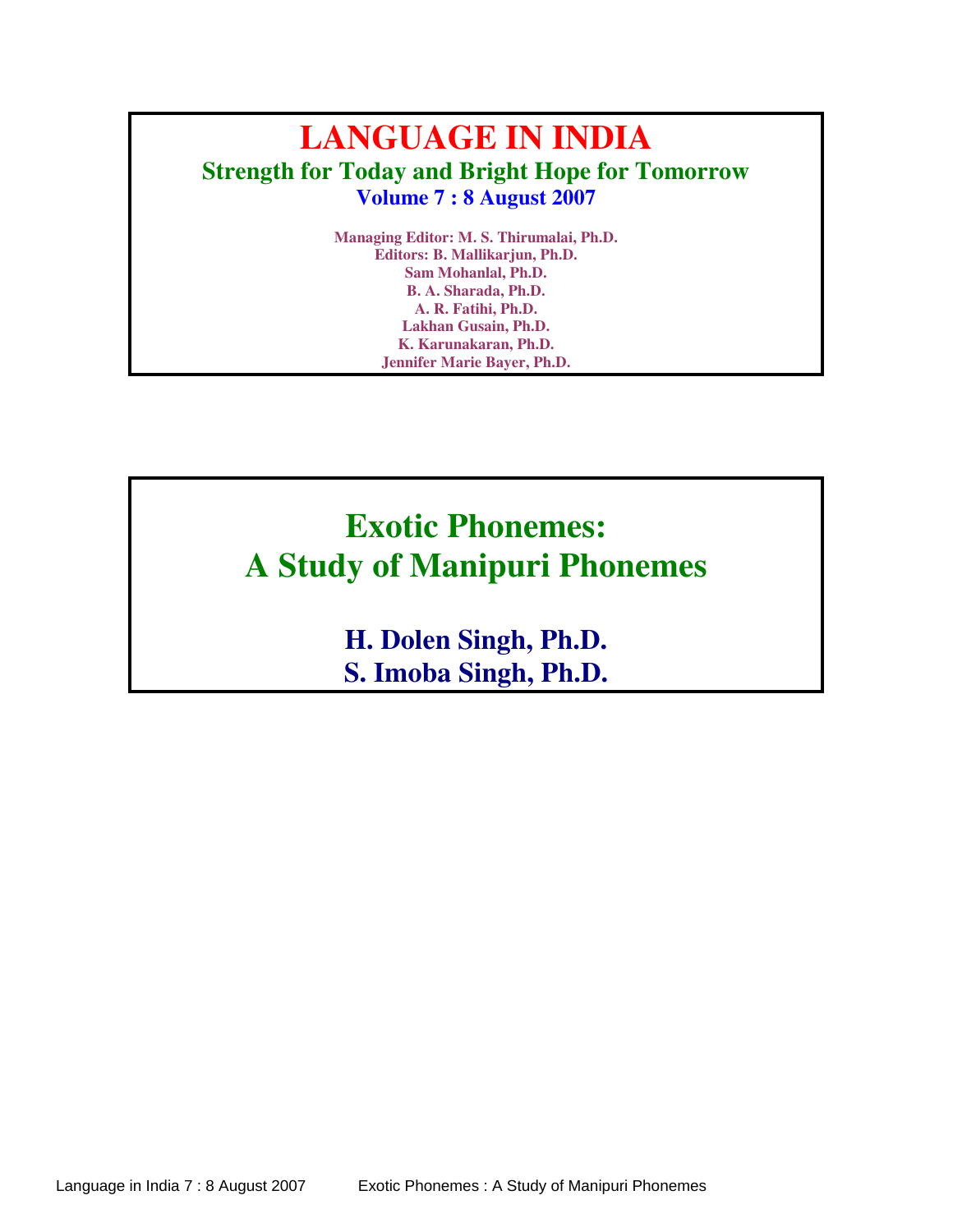### **EXOTIC PHONEMES: A STUDY OF MANIPURI PHONEMES**

#### **H. Dolen Singh, Ph.D. S. Imoba Singh, Ph.D.**

#### **Manipuri Language**

Manipuri language has many characteristic features of being a Tibeto-Burman language. One of most striking feature of Tibeto-Burman language is tones for conveying phonemic distinction. Manipuri language has only two tones i.e. falling and level. On the other hand, Burmese language has four tones. Thus, different languages have different number of tones. Tone is a feature of suprasegmental phoneme. In regards with the tonal features of the languages, "The African languages would be regarded as register tone languages, and the Asian as contour system" (John Clark & Colin Yallop, 1990:291). And Manipuri language is included in the contour tone system. But the present article is fully devoted to segmental phonemes of Manipuri.

The first step in studying any spoken language is to determine the phonemes (H.A. Gleason 1968:14). When we speak, we produce a continuous stream of sounds. In studying speech we divide this stream into small pieces that we call segments. The word 'man' is pronounced with a first segment **m**, a second segment and a third segment **n** (Peter Roach 1991: 36). These segments represent different set of phonemes. The phoneme is the minimal feature of the expression system of a spoken language by which one thing that may be said is distinguished from any other thing, which might have been said (H.A. Gleason 1968:16).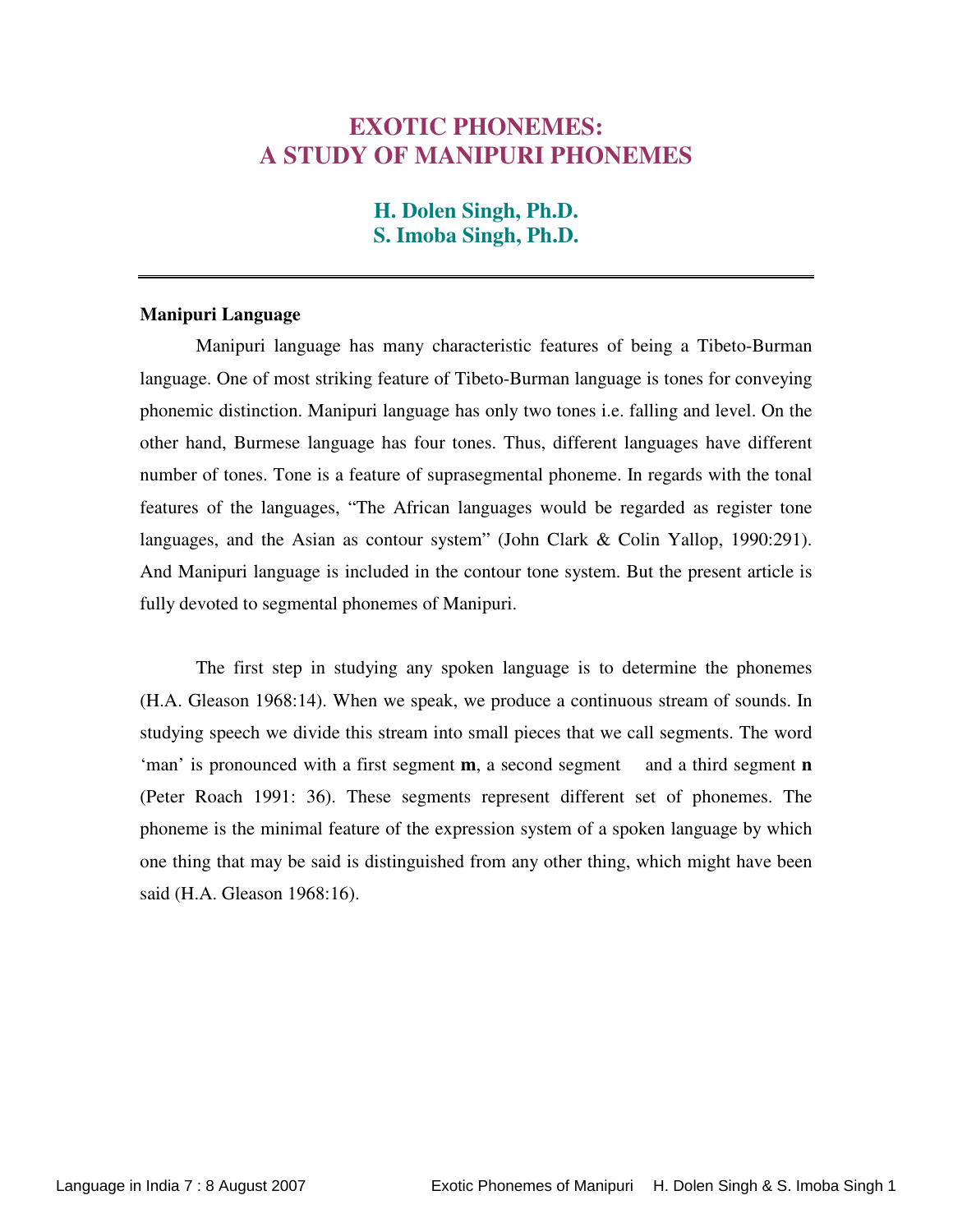A phoneme may be described roughly as a family of sounds consisting of an important sound of the language (generally the most frequently used member of that family) together with other related sounds which 'take its place' in particular sound sequences or under particular conditions of length or stress or intonation (Daniel Jones, 1997:49, twelfth printing).

Diligent search through the vocabulary of Manipuri explicitly identifies the Manipuri phonemes and their role in the language. English sound system has 28 consonant phonetic symbols; however they have only 20 consonants phonemic symbol. Manipuri Phonetic symbol and Phonemic symbols can be shown as under.

|              |                            | <b>Bilabial</b> |       | Alveolar |    | Palatal     |              | Velar   |    | Glottal |
|--------------|----------------------------|-----------------|-------|----------|----|-------------|--------------|---------|----|---------|
|              | Plosive Unaspirate p b t d |                 |       |          |    | $\mathbf c$ | $\mathbf{t}$ | $\bf k$ | g  |         |
|              | Aspirate                   |                 | ph bh | th       | dh |             | ţh           | kh      | gh |         |
| Fricative    |                            |                 |       |          |    | S           |              |         |    | h       |
| <b>Nasal</b> |                            |                 | m     |          | n  |             |              |         | ŋ  |         |
| Lateral      |                            |                 |       |          | 1  |             |              |         |    |         |
| Trill        |                            |                 |       |          | r  |             |              |         |    |         |
| Semi-vowel   |                            |                 |       |          | W  |             |              |         |    |         |

Manipuri consonant phonemes can be highlighted in the following chart.

From the above consonant phonemic chart, it can be seen that there are only 24 consonant phonemes in Manipuri. These phonemes are found in present Manipuri.

 There are only 15 consonants and 6 vowels in the indigenous sound system i.e. only 21 phonemes. Exotic phonemes are found only in consonant phonemes. The vowels in Manipuri are not discussed here. The consonant phonemes in the indigenous sound system of the language are,

| p  |    |    |
|----|----|----|
| ph | th | kh |
| m  | n  |    |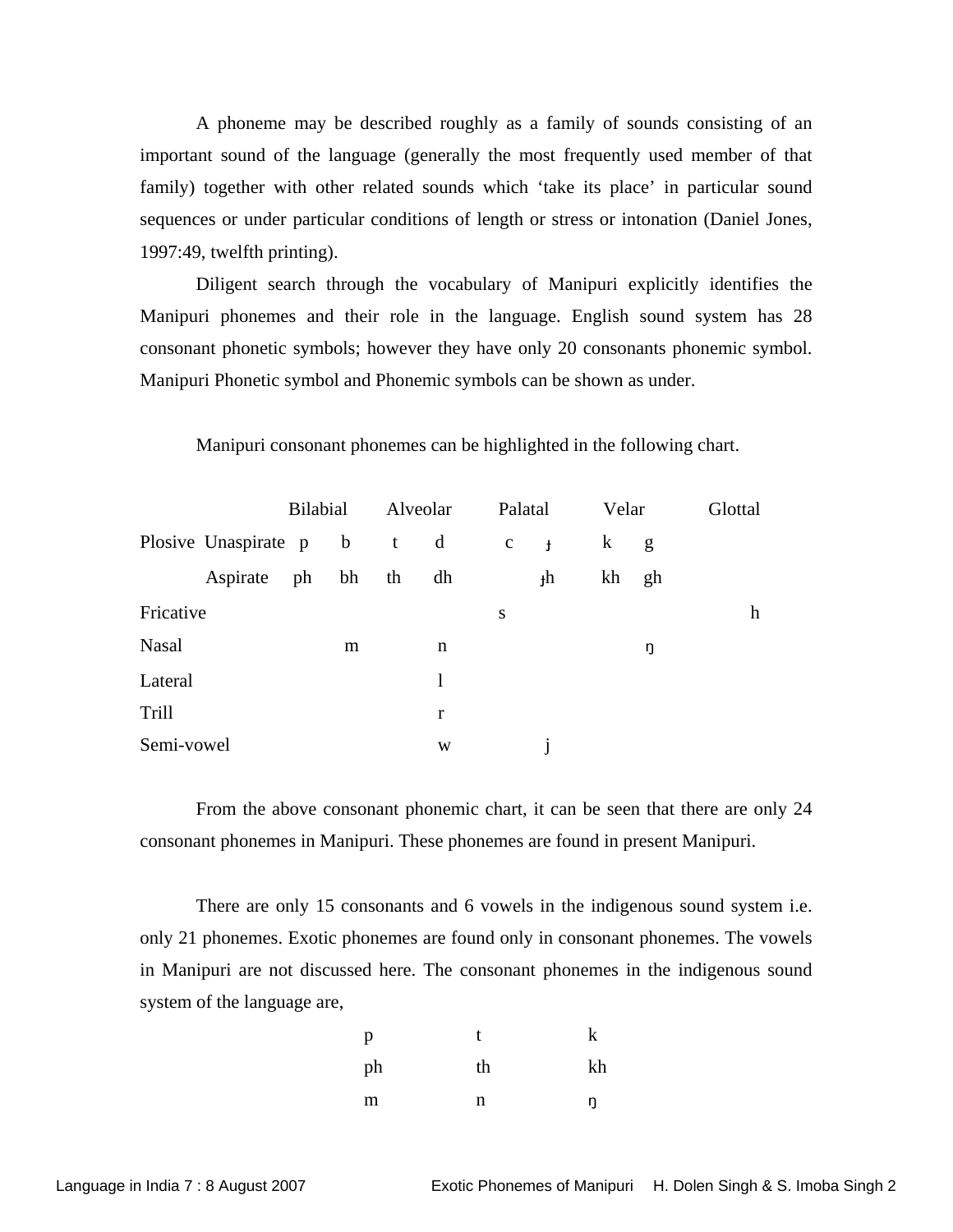| $\mathbf{s}$<br>$\mathbf{C}$ |   |              |
|------------------------------|---|--------------|
| h                            | W | $\mathbf{i}$ |

 The exotic phonemes so far as used in the language is 9 in number. They are generally borrowed from the Indo-Aryan languages. The influence of Bengali is stronger than any other Indo-Aryan languages since the Manipuri speakers have been merged with the Bengali culture for the last three hundred years and more. As a result of sound change exotic phonemes are internalized as a native sound system. They are,

| b  |   | d           |   | g  |
|----|---|-------------|---|----|
| bh |   | dh          |   | gh |
|    | ł |             | r |    |
|    |   | $_{\rm th}$ |   |    |

 There are only 24 consonant phonemes in modern Manipuri language. Among these only 15 indigenous consonant phonemes can occur in any position of a syllable i.e. initial, medial and final position. On the other hand, the exotic phonemes cannot occur in initial and final position of Manipuri indigenous words. However, as results of sound change, morphophonemic change or phonetic change, exotic phonemes are profoundly used in the medial position i.e. voiceless sound becomes voiced sound. There are many words commonly used in the language in which exotic phonemes occur in initial or final position. However, all such words are loan word. Most of them are borrowed from Indo-Aryan languages. Example of exotic phonemes that occur in the initial position of a word:

| <b>Exotic phonemes</b> | Word                      | <b>Gloss</b>       |
|------------------------|---------------------------|--------------------|
| b                      | bə <sub>t</sub> ar<br>bor | 'market'<br>'boon' |
|                        | beri                      | 'cigar'            |
| d                      | dəndi                     | 'punishment'       |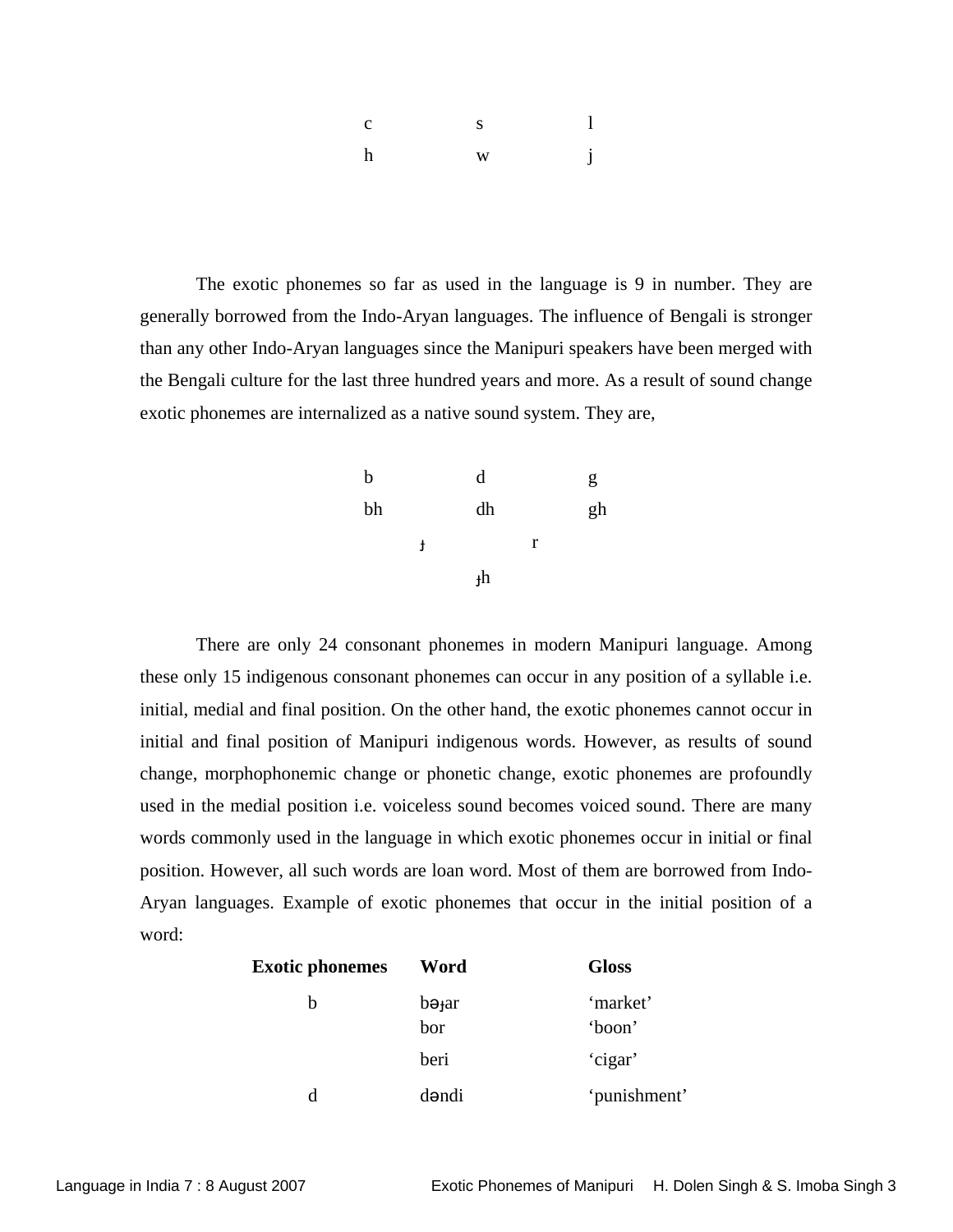|                                                                                                                                                                                                                                                                                                                                                                                                                                | dan             | 'charity'        |
|--------------------------------------------------------------------------------------------------------------------------------------------------------------------------------------------------------------------------------------------------------------------------------------------------------------------------------------------------------------------------------------------------------------------------------|-----------------|------------------|
|                                                                                                                                                                                                                                                                                                                                                                                                                                | daku            | 'dacoit'         |
| $\mathbf{g}% _{T}=\mathbf{g}_{T}=\mathbf{g}_{T}=\mathbf{g}_{T}=\mathbf{g}_{T}=\mathbf{g}_{T}=\mathbf{g}_{T}=\mathbf{g}_{T}=\mathbf{g}_{T}=\mathbf{g}_{T}=\mathbf{g}_{T}=\mathbf{g}_{T}=\mathbf{g}_{T}=\mathbf{g}_{T}=\mathbf{g}_{T}=\mathbf{g}_{T}=\mathbf{g}_{T}=\mathbf{g}_{T}=\mathbf{g}_{T}=\mathbf{g}_{T}=\mathbf{g}_{T}=\mathbf{g}_{T}=\mathbf{g}_{T}=\mathbf{g}_{T}=\mathbf{g}_{T}=\mathbf{g}_{T}=\mathbf{g}_{T}=\math$ | guru            | 'teacher, guide' |
|                                                                                                                                                                                                                                                                                                                                                                                                                                | guha            | 'well'           |
|                                                                                                                                                                                                                                                                                                                                                                                                                                | gehu            | 'wheat'          |
| $\pmb{\ddagger}$                                                                                                                                                                                                                                                                                                                                                                                                               | <b>j</b> əhaj   | 'ship'           |
|                                                                                                                                                                                                                                                                                                                                                                                                                                | <b>tati</b>     | 'race'           |
|                                                                                                                                                                                                                                                                                                                                                                                                                                | <b>f</b> ontra  | 'amulet'         |
| $\mathbf{r}$                                                                                                                                                                                                                                                                                                                                                                                                                   | rasi            | 'sign of zodiac' |
|                                                                                                                                                                                                                                                                                                                                                                                                                                | reti            | 'file'           |
|                                                                                                                                                                                                                                                                                                                                                                                                                                | ras             | 'Rasa, a dance'  |
| bh                                                                                                                                                                                                                                                                                                                                                                                                                             | bhab            | 'concept'        |
|                                                                                                                                                                                                                                                                                                                                                                                                                                | bhut            | 'ghost'          |
|                                                                                                                                                                                                                                                                                                                                                                                                                                | bhəra           | 'rent'           |
| dh                                                                                                                                                                                                                                                                                                                                                                                                                             | dhoma           | 'many, much'     |
|                                                                                                                                                                                                                                                                                                                                                                                                                                | dholok          | 'a drum'         |
|                                                                                                                                                                                                                                                                                                                                                                                                                                | dhorma          | 'religion'       |
| gh                                                                                                                                                                                                                                                                                                                                                                                                                             | ghori           | 'watch'          |
|                                                                                                                                                                                                                                                                                                                                                                                                                                | ghi             | 'ghee'           |
|                                                                                                                                                                                                                                                                                                                                                                                                                                | ghuti           | 'kite'           |
| $\ensuremath{\mathsf{H}}$                                                                                                                                                                                                                                                                                                                                                                                                      | <sub>thal</sub> | 'cymbal'         |
|                                                                                                                                                                                                                                                                                                                                                                                                                                | <b>thut</b>     | 'cheat'          |
|                                                                                                                                                                                                                                                                                                                                                                                                                                | thərəp          | 'ladle'          |

Exotic phonemes can also occur in the medial position of native word. Such word is very common in the language.

|  | kəbok | 'parched rice'      |
|--|-------|---------------------|
|  | məbun | 'her elder brother' |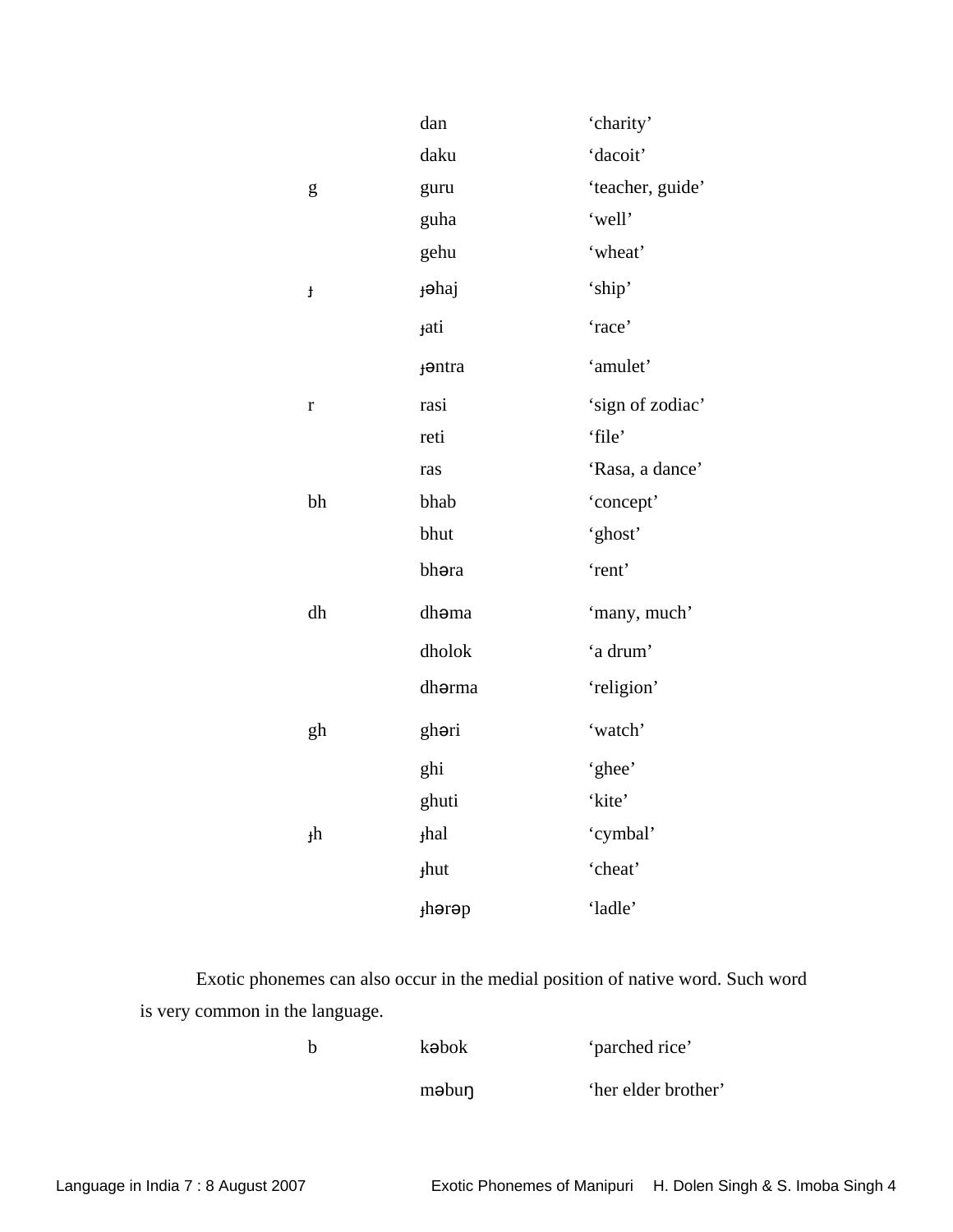|             | thobi                  | 'cucumber'              |
|-------------|------------------------|-------------------------|
| $\mathbf d$ | puŋdon                 | 'guava'                 |
|             | sendon                 | 'debt'                  |
|             | həndək                 | 'this time'             |
| ${\sf g}$   | həngam                 | 'mustard'               |
|             | sogol                  | 'horse'                 |
|             | songom                 | 'milk'                  |
| ł           | o <sub>ta</sub>        | 'teacher'               |
|             | phi <sub>jon</sub>     | 'dress'                 |
|             | khu <sub>j</sub> aj    | 'jug'                   |
| $\bf r$     | jerum                  | 'egg'                   |
|             | kurak                  | 'butterfly'             |
|             | urin                   | 'pimple'                |
| bh          | phəmbhəm               | 'sitting place'         |
|             | cabhom                 | 'eating place'          |
| dh          | khandhaba              | 'to think deeply'       |
|             | idhəw                  | 'my great-grandfather'  |
| gh          | lənghajbə              | 'to throw with a force' |
|             | nəmghajbə              | 'to press with a force' |
| $_{\rm th}$ | nom <sub>j</sub> hinba | 'to work actively'      |
|             | phu <sub>j</sub> hinba | 'to beat with a force"  |

 From the above examples, it is proved that most of voiced aspirated sounds; **bh, dh, gh,** and **jh** can occur frequently in loan words. However, there are few words they can occur in medial position of indigenous words. For instance, *idhw* 'greatgrandfather'.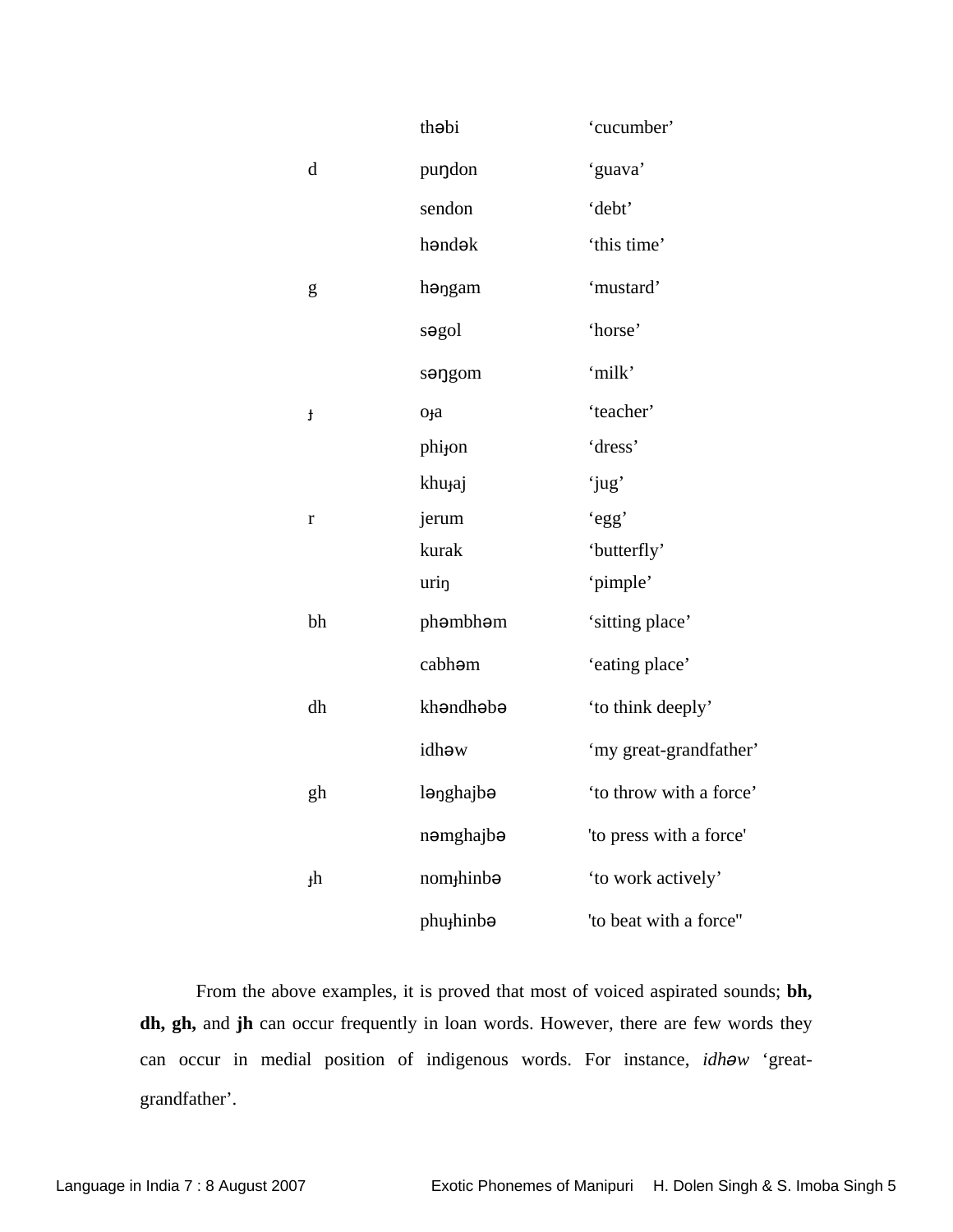Exotic phonemes can also occur extensively in word final position of loan words. No single word is used with exotic phonemes in the final position of indigenous word. Example of exotic phonemes that occur in the final position of a word:

| <b>Exotic phonemes</b> | Word          | <b>Gloss</b>      |
|------------------------|---------------|-------------------|
| $\mathbf b$            | bhab          | 'idea'            |
| d                      | bond          | 'bandh, blockade' |
| g                      | get           | 'jug'             |
| $\pmb{\downarrow}$     | <b>j</b> əhaj | 'ship'            |
| $\mathbf r$            | car           | 'car'             |
| $bh*$                  |               |                   |
| $dh^*$                 |               |                   |
| gh*                    |               |                   |
| $_{\rm th*}$           |               |                   |

 The phonemes which are provided with asterisk mark (\*) indicate that they cannot occur in the final position of any word.

#### **ROLE OF EXOTIC PHONEME IN MORPHOPHONEMIC CHANGE:**

Exotic phonemes play a vital role in morphophonemic change. The indigenous phonemes that change to exotic phonemes in morphophonemic level are as follows;

| $\mathbf{p}$ | >     | b           |
|--------------|-------|-------------|
| $\mathbf{t}$ | >     | $\mathbf d$ |
| $\bf k$      | >     | g           |
| $\mathbf c$  | $\,>$ | ł           |
| $\mathbf{l}$ | >     | r           |

1. The indigenous voiceless bilabial unaspirated stop /p/ becomes voiced bilabial unaspirated stop /b/.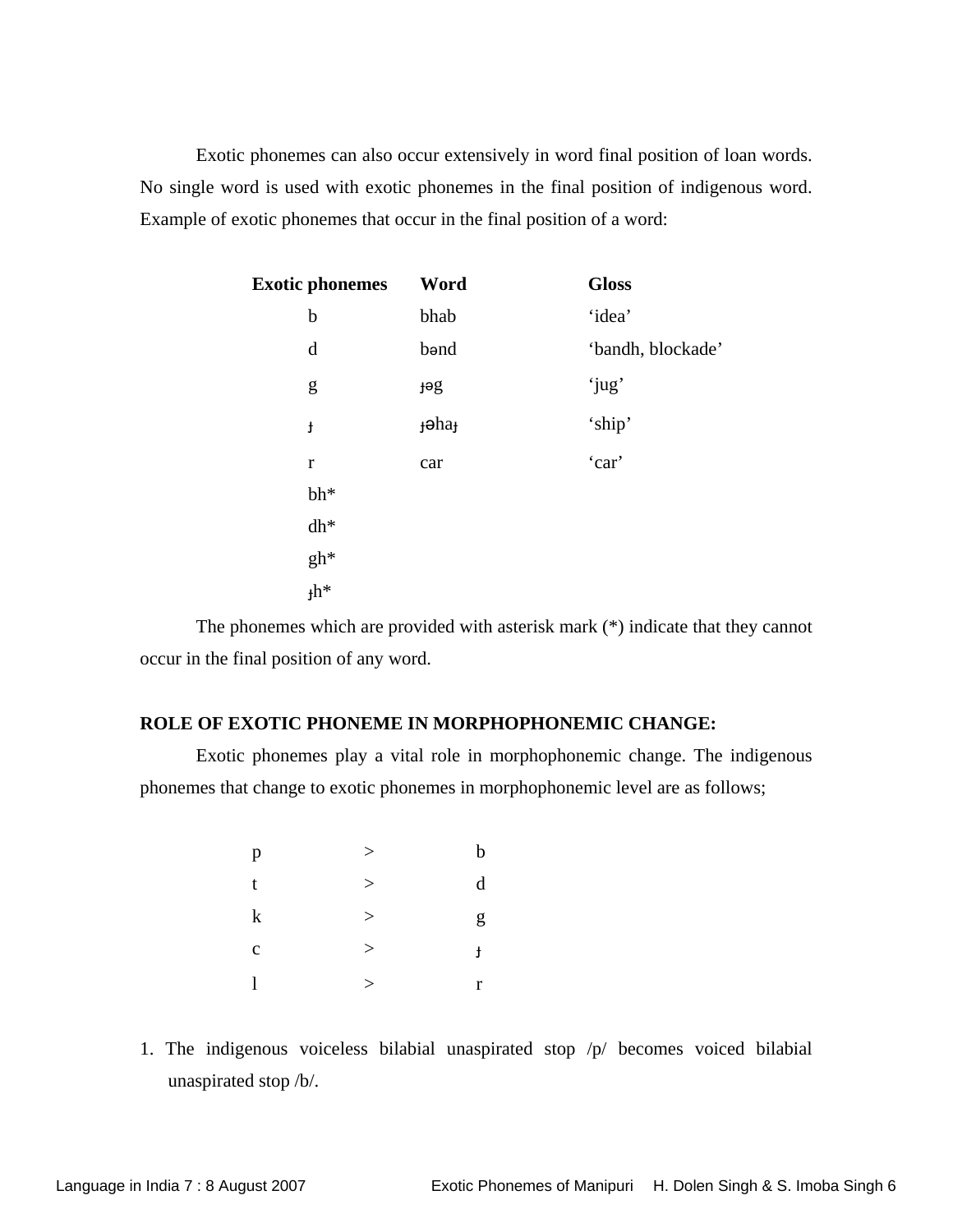- 2. The indigenous voiceless alveolar unaspirated stop /t/ becomes voiced alveolar unaspirated stop /d/.
- 3. The indigenous voiceless velar unaspirated stop /k/ becomes voiced velar unaspirated stop  $/g/$ .
- 4. The indigenous voiceless palatal unaspirated stop /c/ becomes voiced palatal unaspirated stop  $/<sub>1</sub>/$ .
- 5. The indigenous voiced alveolar lateral /l/ becomes voiced alveolar trill /r/.

The following examples shows the phonemic change of voiceless to voiced in word level i.e. from **Proto-Manipuri (PM)** to **Modern Manipuri (MM)**

|             |          |              |     | <b>PM</b>         |        | <b>MM</b>           | <b>Gloss</b>  |
|-------------|----------|--------------|-----|-------------------|--------|---------------------|---------------|
| p           | $\,>$    | $\mathbf b$  | $=$ | *cap <sub>a</sub> | $\geq$ | cabo                | 'eat'         |
|             |          |              |     | $*$ upə           | $\,>$  | ubə                 | 'see'         |
| t           | $\,>$    | d            | $=$ | *ləmtəm           | >      | ləmdəm              | 'place'       |
|             |          |              |     | *sutatpa          | >      | sudetpe             | 'to pound and |
|             |          |              |     |                   |        |                     | press'        |
| $\bf k$     | $\rm{>}$ | g            | $=$ | *tenkol           | >      | tengol              | 'troop'       |
|             |          |              |     | *maki             | $\geq$ | magi                | 'his/her'     |
| $\mathbf c$ | $\,>$    | $\mathbf{f}$ | $=$ | *kawcen           | $\geq$ | kəw <sub>jen</sub>  | 'locust'      |
|             |          |              |     | *cincak           | $\geq$ | cin <sub>t</sub> ak | 'food'        |
| l           | >        | $\mathbf{r}$ | $=$ | *cale             | >      | care                | 'has eaten'   |
|             |          |              |     | *məli             | >      | məri                | 'four'        |

The examples cited with asterisk marks (\*) shown in the above table are reconstructed form.

The phonemes **b, d, g, ,** and **r** are closely internalized as native sound. They are commonly used in most of Manipuri vocabulary. On the other hand, the remaining aspirated voiced sounds **bh, dh, gh,** and **h** are incorporated to loan words. However, a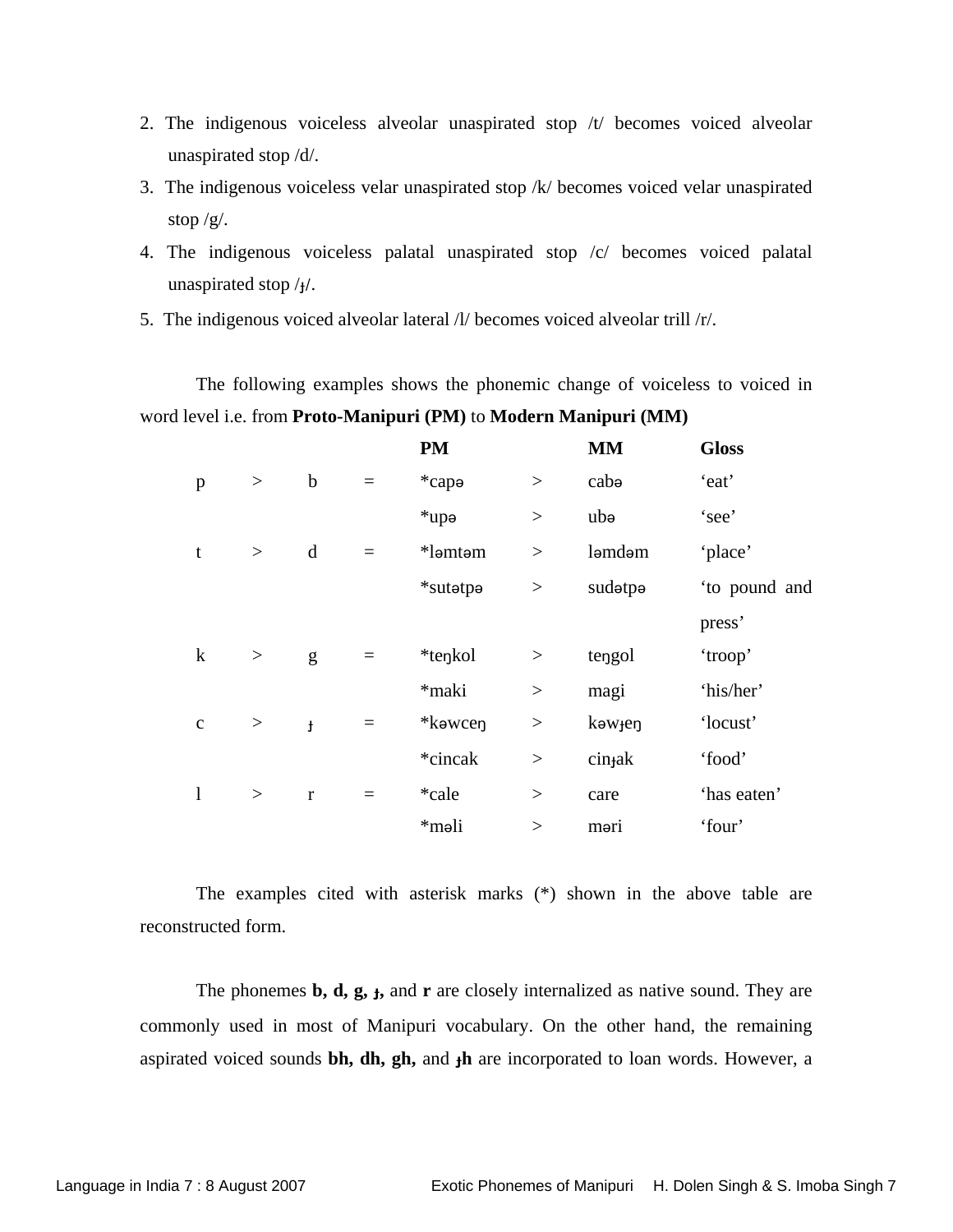few Manipuri words used these aspirated voiced sound in the process of morphophonemic change.

For example,

| ph  |          | bh |
|-----|----------|----|
| th  | $\rm{>}$ | dh |
| kh  | $\rm{>}$ | gh |
| s/f |          | յհ |

#### **(1) ph ~ bh**

|                    |                                  |  | $phi + phem$ > $phibham / phibem$ 'situation, condition'             |  |  |  |  |
|--------------------|----------------------------------|--|----------------------------------------------------------------------|--|--|--|--|
|                    | body state                       |  |                                                                      |  |  |  |  |
| $(2)$ th ~ dh      |                                  |  |                                                                      |  |  |  |  |
|                    |                                  |  | $phu + thew$ > $phudhew / phudew$ 'beat (him)'                       |  |  |  |  |
|                    | beat progress                    |  |                                                                      |  |  |  |  |
| $(3)$ kh ~ gh      |                                  |  |                                                                      |  |  |  |  |
|                    |                                  |  | $len + khaj$ bə > lenghajbə / lenkhajbə 'to lance off'               |  |  |  |  |
|                    | lance separate (with something)  |  |                                                                      |  |  |  |  |
| $(4) s/t \sim f h$ |                                  |  |                                                                      |  |  |  |  |
|                    | $\sin + \sinb\theta$ >           |  | $\infty$ in $\infty$ in $\infty$ in $\infty$ in $\infty$ in $\infty$ |  |  |  |  |
|                    | push directional suffix (inward) |  |                                                                      |  |  |  |  |

The aspirated voiced sounds **bh, dh, gh,** and  $\textbf{h}$  are very commonly found in loan words used in Manipuri. For instance,

**bh :** 

|    | bheləndri | 'lady's finger'    |
|----|-----------|--------------------|
|    | bhap      | 'idea'             |
|    | bhəktə    | 'devotee'          |
| dh |           |                    |
|    | dhol      | 'drum'             |
|    | dhərma    | 'religion, virtue' |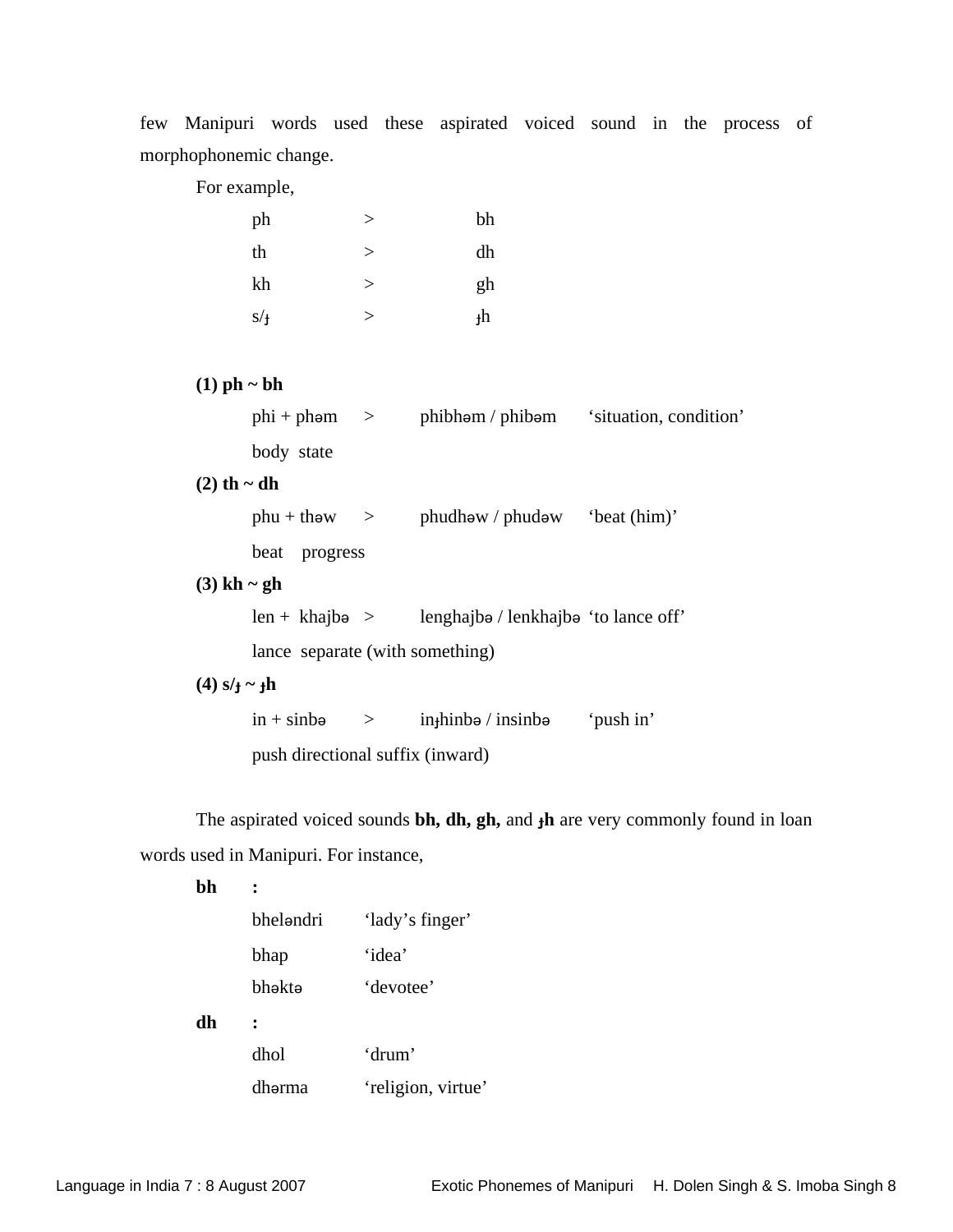|                | dhup              | 'incense'      |
|----------------|-------------------|----------------|
| gh             |                   |                |
|                | ghəri             | 'watch, clock' |
|                | ghumti            | 'kite'         |
|                | ghi               | 'ghee'         |
| <sup>+</sup> h | :                 |                |
|                | $+$ han           | 'cymbal        |
|                | <sub>thulon</sub> | 'a festival'   |
|                | $+$ hut           | 'cheat'        |
|                |                   |                |

In this regard the diffusionists theory of sound change can be remembered that : phonological change may be implemented in a manner that is phonetically abrupt but lexically gradual. As the change diffuses across the lexicon, it may not reach all the morphemes to which it is applicable. If there is any other change competing for the lexicon residue many result (Wang: 1969).

In Manipuri there is only one word begins with voiced sound  $/y$  as in  $/y$ 'dance'. Probably this  $/y$  is derived from  $/s$ . If the word is bifurcated into two syllable /sa/ 'body' + /goj/ < /koj/ 'movement'. In such a way the word /sa+koj/ > / $\frac{1}{2}$  /goj/ 'dance' is formed. This theory can be postulated from the following evidence that the word /khon panebo/ 'doubt', consist of two roots i.e. /khon/ 'think' + /sanobo/ 'play'. The philosophy is that our mind is not constant when we have any hesitation or doubt. The first attack of voiced sound in the initial position in Manipuri is the word  $/1990j/$  'dance'.

In the light of the above comment we can observe that the exotic phonemes voiced sounds stops and fricatives attack as the allophones of their counterparts.

For example,

**(a) k ~ g**   $\cot + k$  anu  $>$  /c atkanu/  $\cot^2 k$  don't go' go prohibitive suffix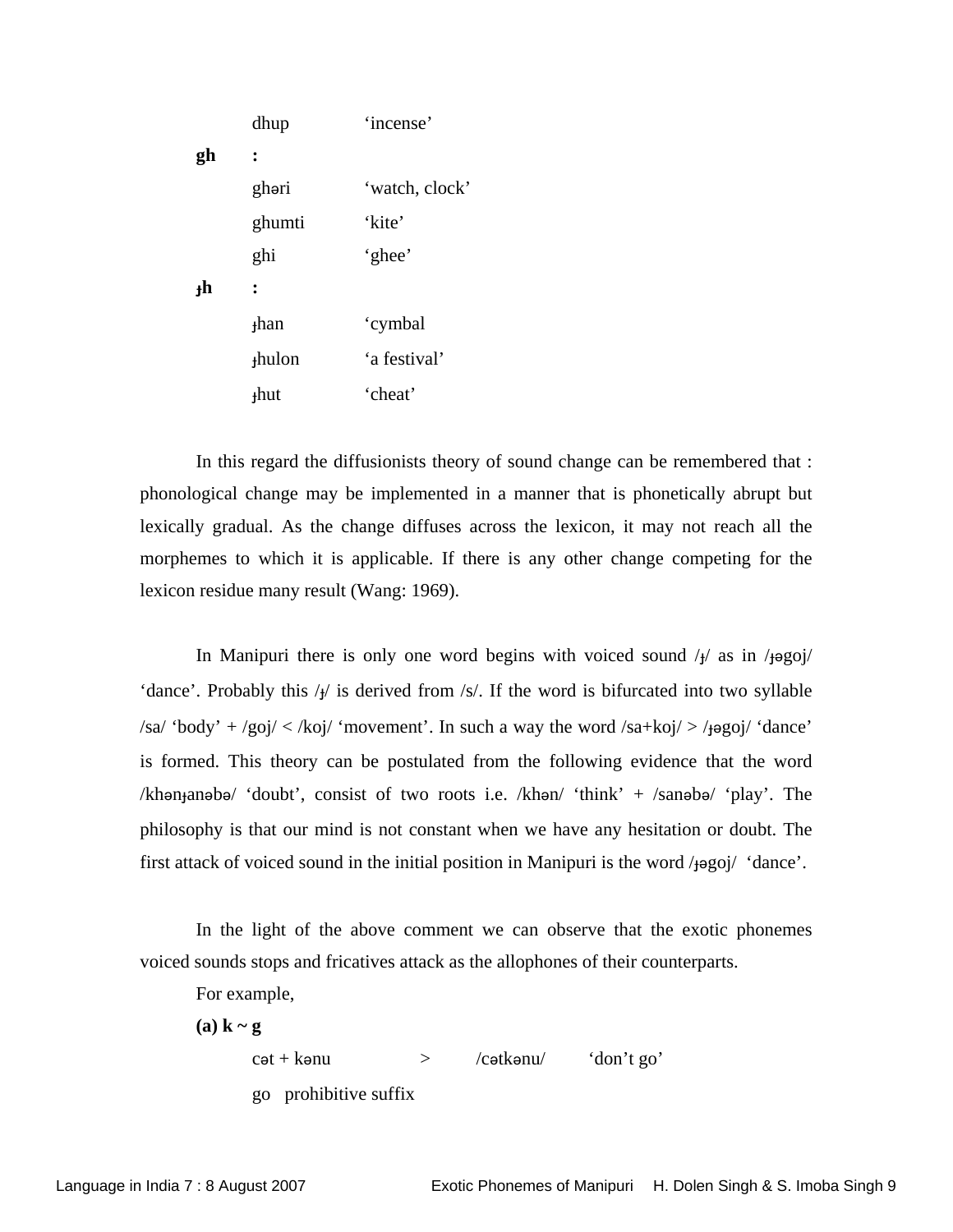| $ca +$ ganu            | /cagenu/ | 'don't eat' |
|------------------------|----------|-------------|
| eat prohibitive suffix |          |             |

(b)  $c \sim_f$ 

| $c$ ət + $c$ əge           | $/$ cətcəge $/$       | 'Please allow me to go'   |
|----------------------------|-----------------------|---------------------------|
| suffix (polite)<br>$_{80}$ |                       |                           |
| $pa + \theta ge$           | /pa <sub>t</sub> oge/ | 'Please allow me to read' |
| read suffix (polite)       |                       |                           |

 $(c) t - d$ 

|           | $kep + te$          |        | $\lambda$ kəpte $\lambda$ | 'not cry' |
|-----------|---------------------|--------|---------------------------|-----------|
|           | cry negative suffix |        |                           |           |
| $ca + de$ |                     | $\geq$ | $\alpha$ de $\alpha$      | 'not eat' |
|           | eat negative suffix |        |                           |           |

**(d) p ~ b** 

| $c \cdot t + p \cdot e$ | >             | $/c$ ətpə $/$     | 'to go' |
|-------------------------|---------------|-------------------|---------|
| go infinitive suffix    |               |                   |         |
| $ca + ba$               | $\rightarrow$ | $\binom{caba}{c}$ | to eat' |
| eat infinitive suffix   |               |                   |         |

From the given example it is vividly visible that voiced and voiceless are phonologically alternants. Since the voiced sound cannot occur initially and finally the voiced sound are later developments in Manipuri. It is also possible to conclude that in Manipuri the attack of exotic phonemes appear as an allophone and the pure Manipuri words do not begin with the voiced sound except the word /jogoj/ 'dance'. The old Manipuri written documents also predicts that these voice sound were not used in old Manipuri.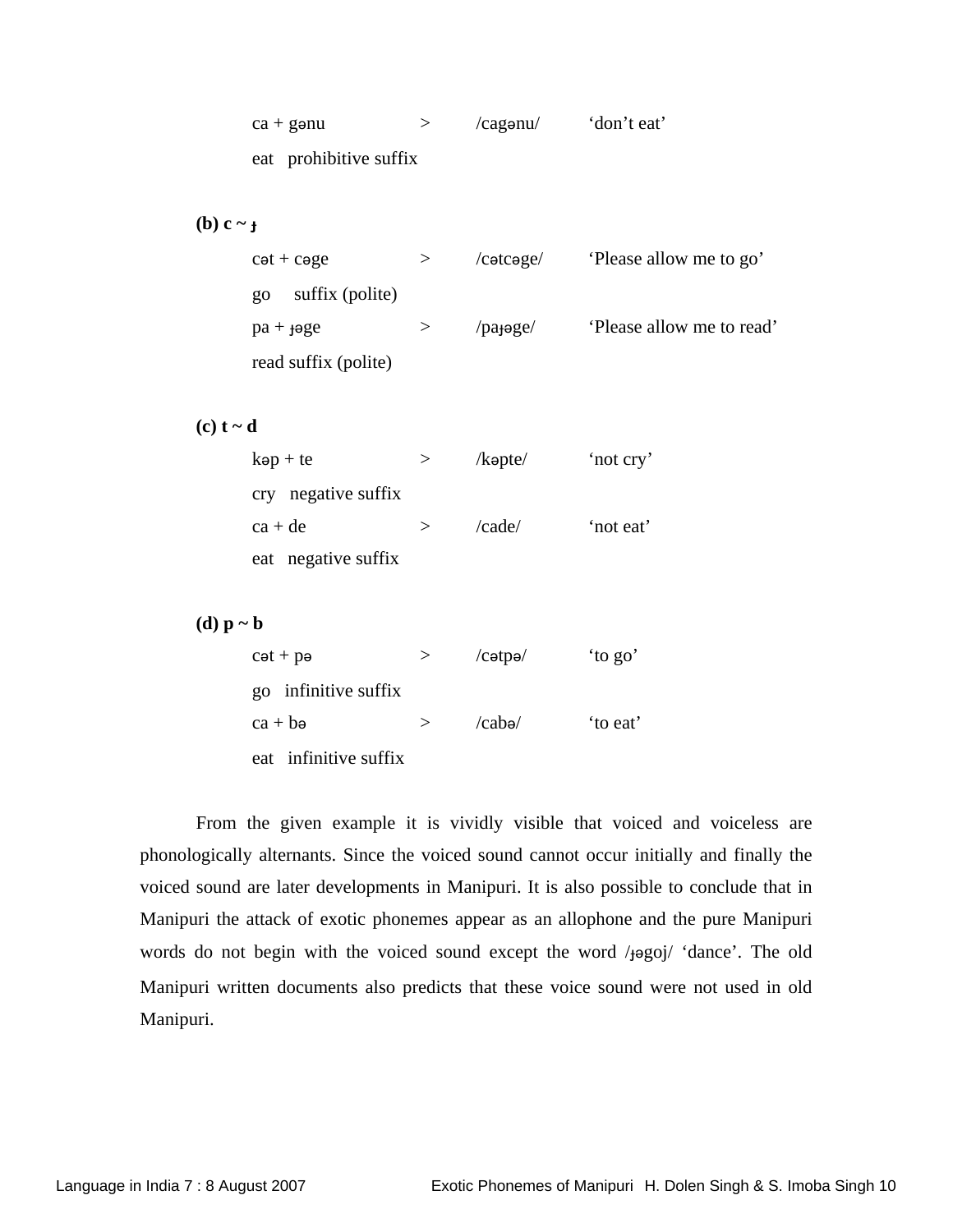#### **BENGALI-ASSAMESE SCRIPT AND ITS IMPACT IN MANIPURI PHONEMES:**

Phonemes always refer to sounds, never to spelling. The use of Bengali script in writing Manipuri ultimately creates many problems in Manipuri spelling. The present paper does not intend to provide the spelling problems of the language. The attention will be restricted to Manipuri phonemes and their corresponding Bengali letters. The number of consonant phonemes in Manipuri so far discussed is 24. However, there are 41 consonant letters in Bengali. So the presentation of Manipuri words using Bengali phonemes creates a big headache to the speakers. Manipuri phonemes represented by Bengali script are as follows.

Manipuri does not posses the retroflex sound but in writing Maniprui use the Bengali retroflex sounds without any questions whether the sound remain or not in the language. In the same case the Bengali apical  $\frac{\delta}{s}$ , alveolar  $\frac{\delta}{s}$ , post alveolar  $\frac{\delta}{s}$  and retroflex /s/ these four different sounds are used freely since Manipuri has only alveolar /s/. By using these different traditional consonant alphabets create a horrible in Manipuri spelling also.

In short, the representation of Manipuri phonemes by Bengali script ultimately generates many problems. Thus, consistency of spelling has not been formalized in writing Manipuri. Different writers use different spellings for the same word. Out of 41 Bengali consonant alphabets, 17 are not in used in Manipuri sound system. The government of Manipur fails to implement the 'Spelling Rules 1925 and 1969. There are some defects in the spelling rules using Bengali scripts in writing Manipuri. For example, the spelling rules do not provide to differentiate the tone variations of word scientifically. Thus, no one can follow the 'Spelling Rules'.

#### **CONCLUSION:**

Manipuri language borrows many vocabularies from different languages. Specially from Bengali, Sanskrit, Hindi and Assamese. In the initial stage, the historical account shows that Manipuri speakers could not produced the voiced sound. For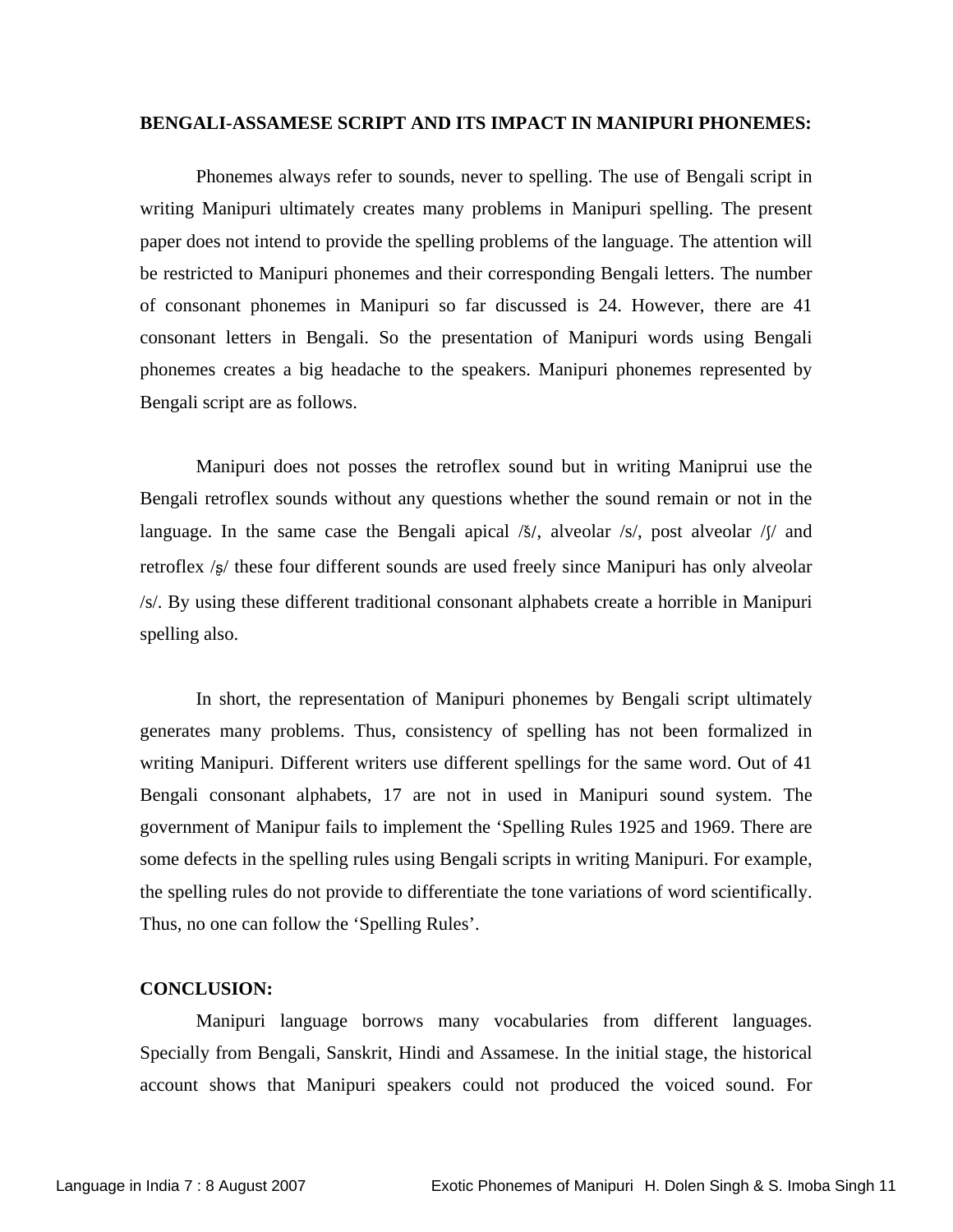example, the word /pa g l/ 'Muslims' was articulated for 'Bangal' as the people were migrated from the Bangala (now Bangaladesh). The word /guru/ was pronounced as /kuru/. But the Modern Manipuri speakers have a good interact with Indo-Aryan speakers and highly educated. It is not becoming a major problem in producing the voiced sounds.

#### **REFERENCES**

- 1. Clark, J and Collin Yallop. 1990. *An Introduction to Phonetic and Phonology.* Basil Blackwell.
- 2. Daniel Jones. 1997. *An Outline of English Phonetics.* Twelfth printing: Cambridge University Press.
- 3. Gleason G.A. 1968. *An Introduction to Descriptive Linguistics.* Oxford & IBH Publishing Co. Pvt. Ltd.
- 4. Peter Roach. 1999. *English phonetics and phonology.* Cambridge University Press.
- 5. Rao, G. Sambasiva. 1989. Sound change, Lexical Diffusion and Literacy in (Ed.) Aditi Mukherjee, *Language Variation and Language Change*.
- 6. Singh Inder. 1975. *Manipuri Phonetic Reader*. Mysore: Central Institute of Indian Languages.
- 7. Singh, Yashawanta. Ch. 2000. *Manipuri Grammar*. New Delhi: Rajesh Publications.

Wang, W.S-Y. 1969. Competing Sound Change as cause of residue: *Language*. 45: 9-25.

**H. Dolen Singh, Ph.D. North-Eastern Regional Language Centre Guwahati Assam, India E-mail: dolenhi@gmail.com**